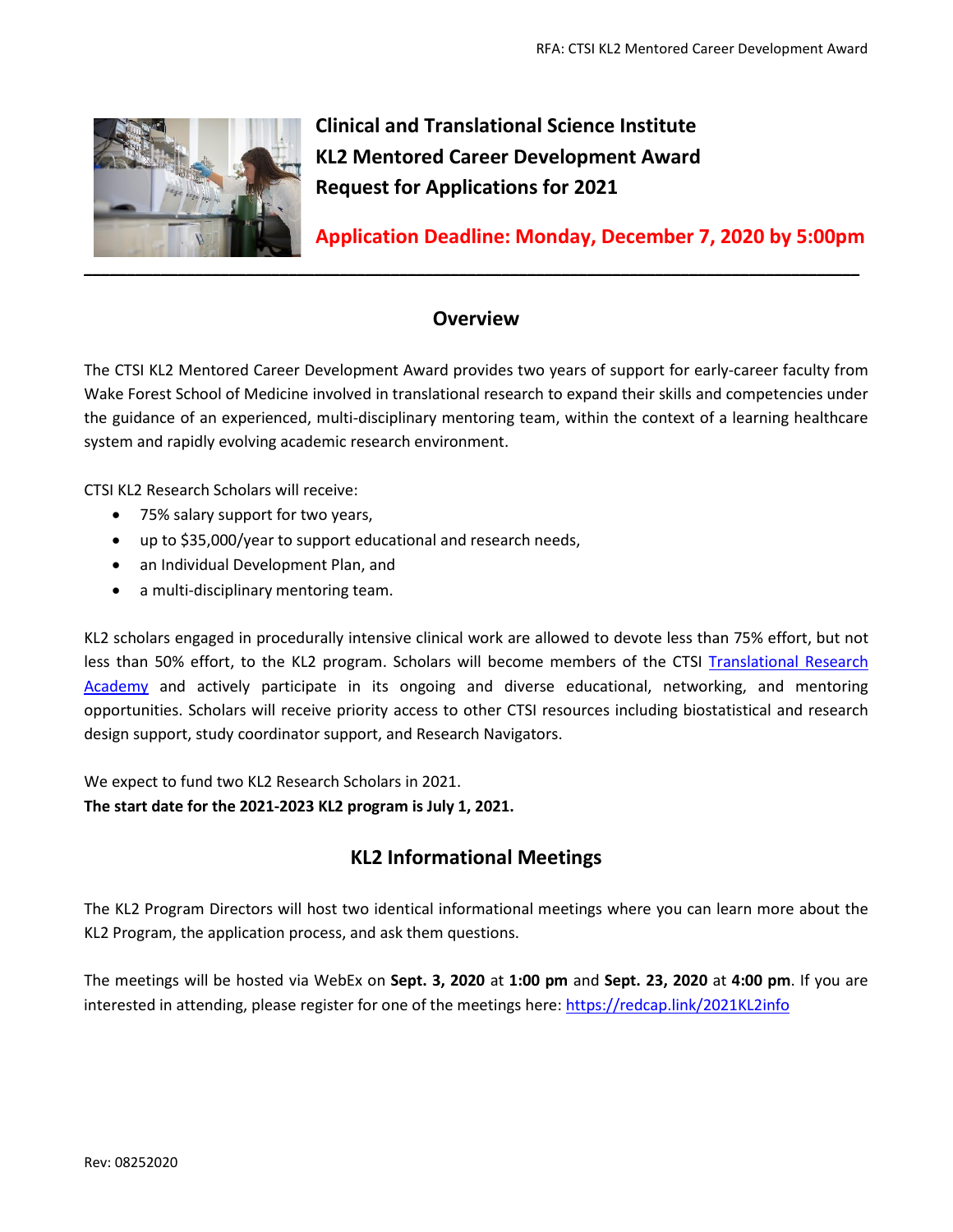# **Eligibility**

KL2 awards support mentored research career development for investigators who have recently completed professional training and who are commencing basic, translational and/or clinical research.

- Applicants must be U.S. citizens, noncitizen nationals, or legal permanent U.S. residents.
- Applicants must have a research or health professional doctoral degree (e.g. MD, PhD, DO, DVM) or its equivalent.
- Applicants should be early career faculty (Instructor/Assistant Professor level).
- Clinical faculty from all health professions (nursing, pharmacy, veterinary medicine) are encouraged to apply.
- Women and underrepresented minorities are encouraged to apply.
- At the time of their appointment, scholars must not be in the research scholar promotion track.
- At the time of their appointments, scholars must not have a pending application for any other PHS-mentored career development award (e.g. K07, K08, K22, K23) that duplicates any of the KL2 provisions.
- Former or current PDs/PIs on any NIH research project grant or equivalent non-PHS peer-reviewed grant with over \$100,000 direct costs per year, or project leaders on sub-projects of program project (P01) or center grants (P50) are **NOT** eligible to participate as scholars. [This does not include NIH small grants (R03), exploratory Developmental (R21) or SBIR, STTR (R43, R44 grants)].

For questions on eligibility, contact **Claudia Olivier,** [colivier@wakehealth.edu](mailto:colivier@wakehealth.edu) (336-716-9895).

Independent of the success of your KL2 application, you will qualify to be considered for the CTSI [Translational](https://ctsi.wakehealth.edu/Education-and-Training/Faculty/Translational-Research-Academy)  [Research Academy,](https://ctsi.wakehealth.edu/Education-and-Training/Faculty/Translational-Research-Academy) a program offering diverse educational, networking, and mentoring opportunities over the course of two academic years. Sessions are held twice monthly, 90 minutes each. You will be able to indicate your interest in this program on your application form (REDCap).

## **Expectations**

CTSI KL2 Research Scholars must commit **a minimum of 75% of full-time effort to their research and educational program for at least two years**. KL2 scholars in procedurally intensive clinical specialties are allowed to devote less than 75% effort, but not less than 50%. Awardees will be members of the CTSI [Translational Research](https://ctsi.wakehealth.edu/Education-and-Training/Faculty/Translational-Research-Academy)  [Academy,](https://ctsi.wakehealth.edu/Education-and-Training/Faculty/Translational-Research-Academy) a program of formal and informal educational opportunities and research support services designed to promote the careers of promising early-career clinical and translational researchers. Scholars will develop competencies in general research skills, academic career development, and scientific leadership. Education opportunities of special importance to the learning healthcare system will be provided in areas such as team science, innovation/entrepreneurship, biomedical informatics, and implementation & dissemination science. Continued progress in meeting pre-defined research and educational goals must be demonstrated.

Departments of KL2 applicants must agree to support dedicated research effort in the year following CTSI support. At the end of their participation, KL2 Scholars will be expected to submit applications for externally funded grants to support their research and further career development. In accordance with NCATS requirements, the academic productivity of KL2 Scholars will be tracked for a period of 15 years.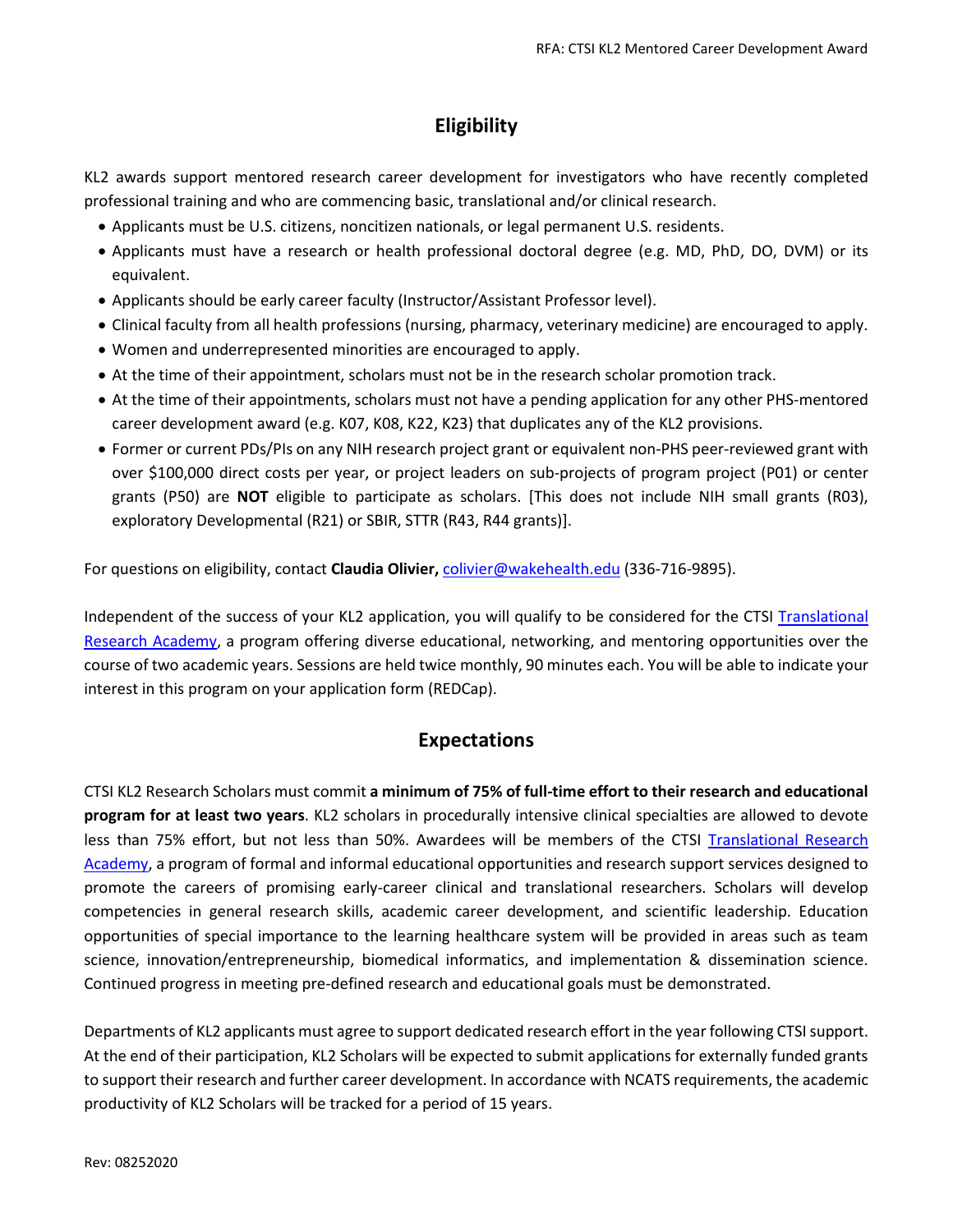This is an institutional career development award granted to WFUHS, and it is non-transferable; scholars who leave WFUHS will not be able to continue receiving KL2 funding from WFUHS.

Each year of funding is contingent upon satisfactory participation in the CTSI KL2 activities and progress toward the Scholar's individual career goals, and continued support from the Scholar's mentors and department.

#### **NIH Definitions of Clinical and Translational Research**

Clinical Research is patient-oriented research conducted with human participants (or on material of human origin such as tissues, specimens, and cognitive phenomena) for which an investigator (or colleague) directly interacts with human subjects. Studies may focus on mechanisms of human disease, therapeutic interventions, clinical trials, or the development of new technologies to prevent, detect, diagnose, or treat disease. Other clinical research explores outcomes, such as quality of life, and use of health services. Clinical research studies include epidemiological studies (study of the numbers of people and patterns of a disease or condition in a population), observational studies (in which individuals are observed and their outcomes are measured by the investigators), and clinical trials (in which the participants are assigned by the investigator to a treatment or other intervention, and their outcomes are measured).

Translational Research includes two areas of translation. One is the process of applying discoveries generated during research in the laboratory, and in preclinical studies, to the development of trials and studies in humans. The second area of translation concerns research aimed at enhancing the adoption of best practices in the community. Cost-effectiveness of prevention and treatment strategies is also an important part of translational science.

(Ref: PMC2829707, PMID: 20182120)

## **Application Requirements**

The application must include:

- **A. [Cover Page](#page-3-0)**
- **B. [Response to Prior Critiques](#page-3-1)** (1 page, for resubmissions only)
- **C. [Abstract](#page-3-2)** (30 lines)
- **D. [Background and Career Goals](#page-3-3)** (1 page)
- **E. [Educational Plan](#page-3-4)** (3 pages limit)
- **F. [Letter of Support](#page-4-0)** (from the applicant's Department Chair or Section Head if applicable)
- **G. CV [for the Applicant](#page-4-1)**
- **H. NIH Biosketch [for the Applicant](#page-4-2)**
- **I. [NIH Biosketches](#page-4-3) for all Mentors**
- **J. Letters of Support [from all Mentors](#page-4-4)**
- **K. [Research Plan](#page-5-0)** (5 pages limit)
- **L. [Overall Timeline](#page-5-1)** (1 page)
- **M. [References](#page-5-2)**
- **N. [Budget](#page-5-3)**
- **O. [Budget Justification](#page-5-4)**

#### **NOTE: Failure to adhere to application guidelines will result in the application being disqualified.**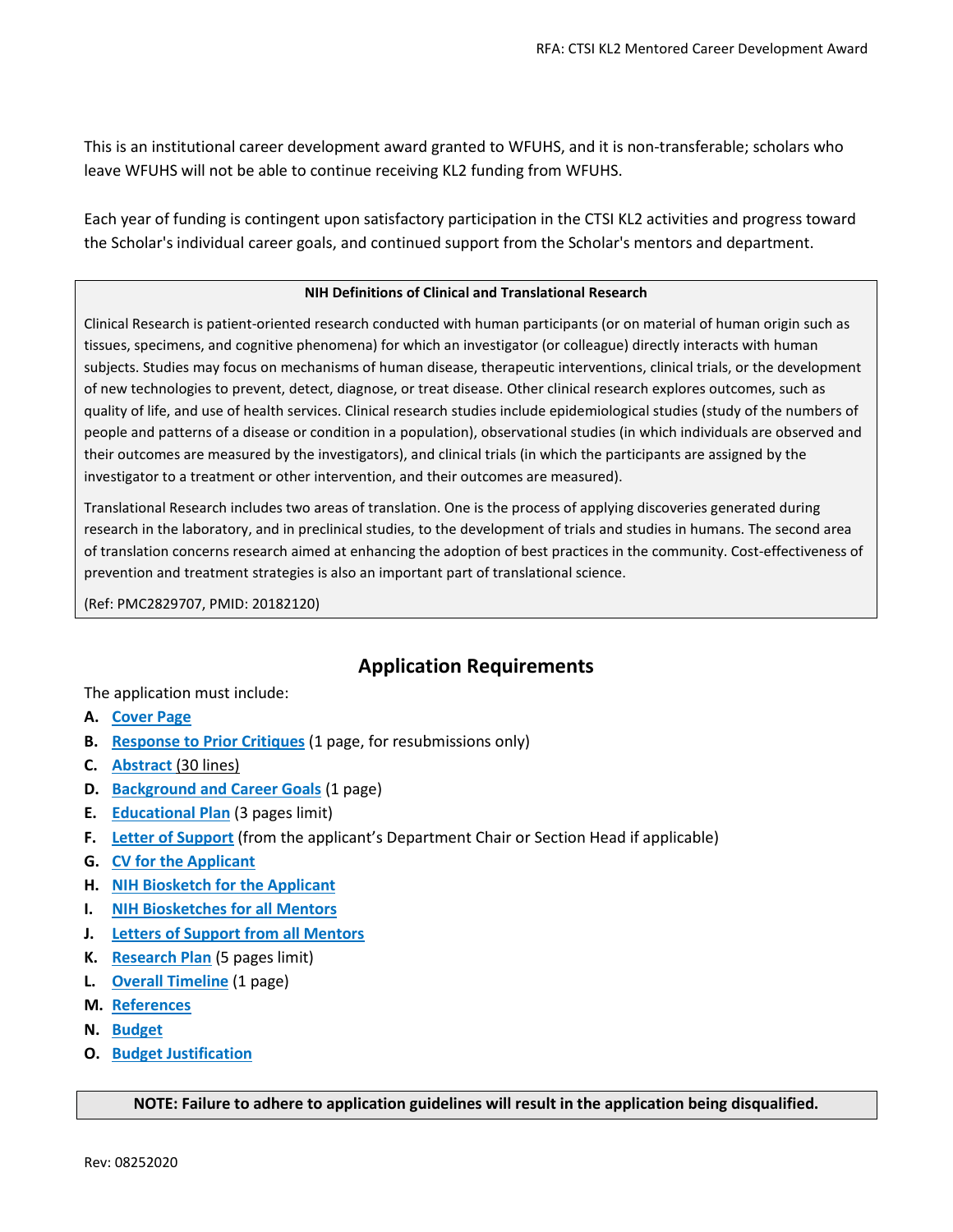## **Application Details**

#### <span id="page-3-0"></span>**A. Cover Page**

The cover page should include: the title of the proposed KL2 research project, applicant's name, credentials, academic title and department along with the name, credentials, academic title and department of each mentor.

#### <span id="page-3-1"></span>**B. Response to Prior Critiques** (1 page limit, for resubmissions only)

If you are submitting a previously submitted KL2 application, a 1 page response to prior critiques can be included here.

### <span id="page-3-2"></span>**C. Abstract** (30 lines limit)

The abstract is a concise summary of your proposal that highlights the significance, the hypothesis and major objectives of the project, the procedures to accomplish the objectives, and the potential impact of the work.

#### <span id="page-3-3"></span>**D. Background and Career Goals** (1 page limit)

Provide details on the applicant's educational and professional background and future career goals.

#### <span id="page-3-4"></span>**E. Educational Plan** (3 pages limit)

Describe proposed educational activities and discuss how these will facilitate the conduct of the proposed research and the development of desired research, leadership, and career development competencies. Options can include, but are not limited to, formal degree programs, selected graduate courses, experiential internships, short courses, conferences, online courses, and self-study.

Applicants who do not hold a research degree are strongly encouraged to enroll in a formal program. Applicants who are not selecting participation in a formal degree program should justify the merits of the proposed educational plan in lieu of the research degree, and their training should be described in the KL2 application.

The Educational Plan should be formulated to enhance the Scholar's competencies in the following domains:

- Critical thinking and research question formulation
- Biostatistics and study design
- Responsible conduct of research and regulatory environment
- Research implementation
- Scientific communication
- Proposal preparation
- Community engagement and cultural diversity
- Biomedical informatics
- Team science and team leadership
- Research in the Learning Health System context

Details and application deadlines for two WFSM degree programs focused on translational research:

1) Translational and Health System Science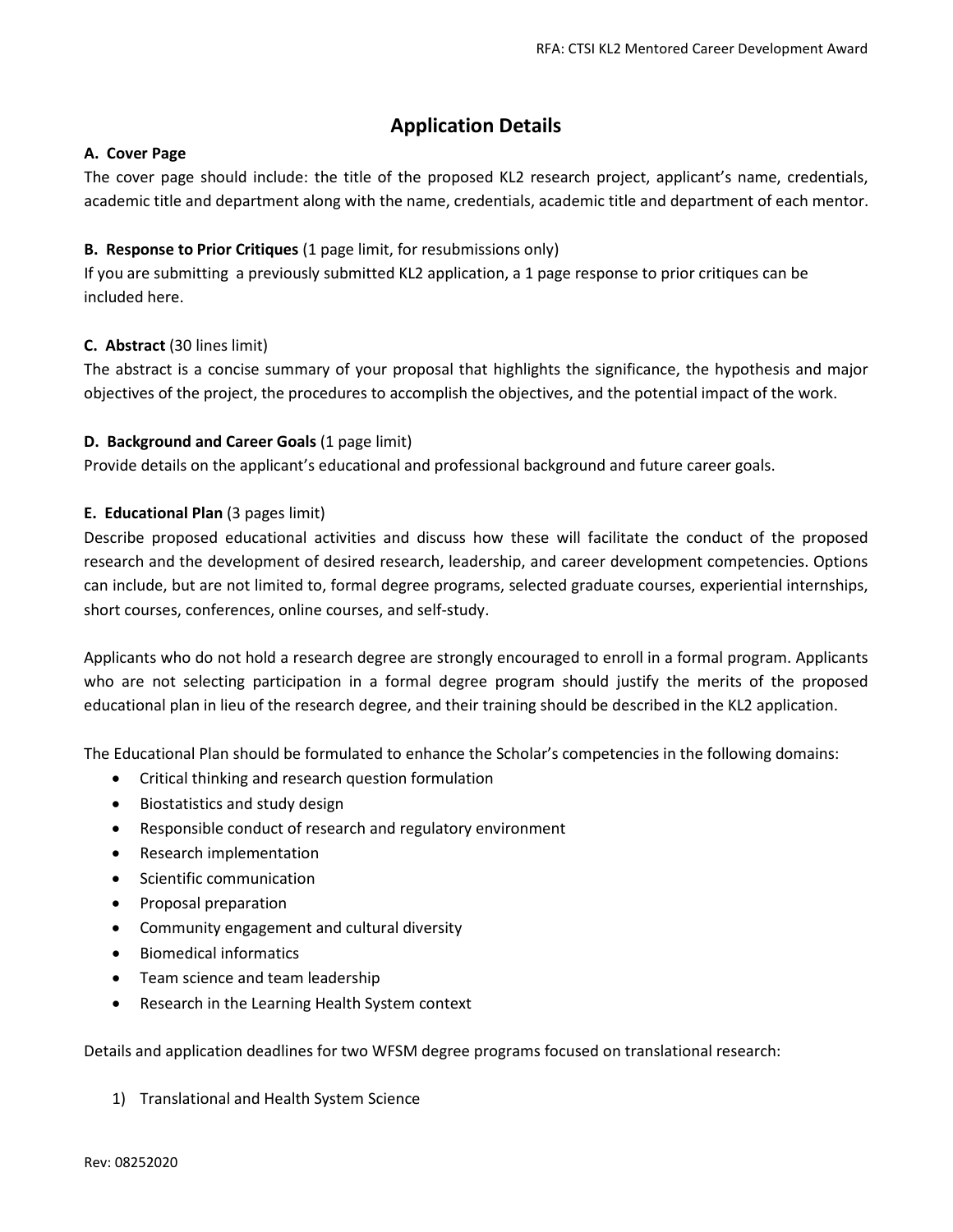[https://school.wakehealth.edu/Education-and-Training/Graduate-Programs/Translational-Health-](https://school.wakehealth.edu/Education-and-Training/Graduate-Programs/Translational-Health-System-Science-MS)[System-Science-MS](https://school.wakehealth.edu/Education-and-Training/Graduate-Programs/Translational-Health-System-Science-MS)

2) Molecular Medicine and Translational Science [https://school.wakehealth.edu/Education-and-Training/Graduate-Programs/Molecular-Medicine-and-](https://school.wakehealth.edu/Education-and-Training/Graduate-Programs/Molecular-Medicine-and-Translational-Science-MS)[Translational-Science-MS](https://school.wakehealth.edu/Education-and-Training/Graduate-Programs/Molecular-Medicine-and-Translational-Science-MS)

### <span id="page-4-0"></span>**F. Letter of Support** from the applicant's Department Chair or Section Head (if applicable)

This letter should be from the applicant's Department Chair or Section Head. It must agree to protect 75% of the applicant's time, if the grant is awarded. KL2 Scholars engaged in procedurally intensive clinical work are allowed to devote less than 75% effort to the KL2 program, but not less than 50% during the two years of the award period. Additionally, there should be a commitment to provide adequate protected research time in the third year for the Scholar to continue their research effort. Under current Wake Forest School of Medicine policies, KL2 scholars are automatically granted bridge funding in the third year if they have at least 25% of their time covered by extramural grants.

### <span id="page-4-1"></span>**G. CV for the Applicant**

Applicant's current CV

### <span id="page-4-2"></span>**H. NIH Biosketch for the Applicant**

Applicant's NIH Biosketch. The template and instructions can be downloaded here: <https://grants.nih.gov/grants/forms/biosketch.htm>

Please use the blank format for a Non-fellowship Biosketch, with expiration date of 2/28/2023. This link also provides a sample biosketch in column "Additional Information".

### <span id="page-4-3"></span>**I. NIH Biosketches for all Mentors**

The mentor biosketches should also address the mentors' track record in mentoring. Use the NIH biosketch template listed above.

### <span id="page-4-4"></span>**J. Letters of Support from all Mentors**

Letters should delineate prior experience in research mentoring, commitment to the mentee as well as the outlined mentee career development goals, endorsement of the proposed educational plan, and commitment to meet KL2 mentor expectations (including participation in bi-annual mentoring committee meetings).

**The primary mentor's letter** in particular should convey commitment to providing independent research funding sufficient to support the mentee with specialized resources and the environment necessary to complete the proposed project and the following:

- Work in the mentee's long-term interest
- Meet frequently (at least every other week)
- Serve as an internal advocate
- Help mentee network outside of Wake Forest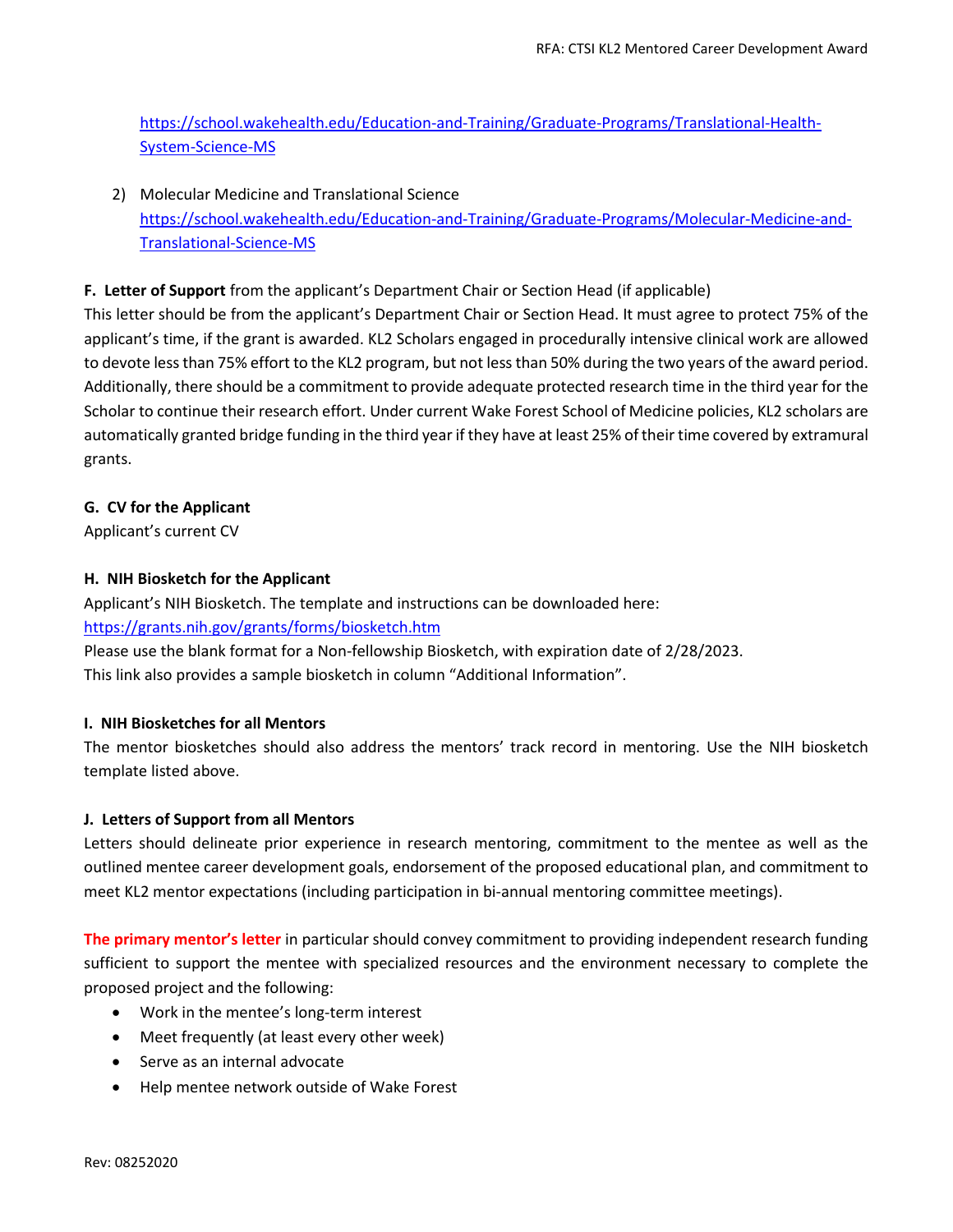- Provide resources to ensure project success
- Critically review mentee's scholarship
- Participate in KL2 Mentoring Committee meetings
- Participate in mentor development activities

#### <span id="page-5-0"></span>**K. Research Plan** (5 pages maximum)

The Research Plan should summarize the clinical or translational research project to be conducted. This project should address a problem of compelling clinical or translational relevance, ideally from a multidisciplinary perspective. The Research Plan should include:

- **Specific Aims**
- **Background and Rationale** including significance of the problem to be studied
- **Approach**
- Identification of a **Primary Mentor** (or mentors) and his/her role(s) in the project
- **Specific Plans** to extend the proposed work via external funding

#### <span id="page-5-1"></span>**L. Overall Timeline** (1 page limit)

Timeline should include education, training and research.

#### <span id="page-5-2"></span>**M. References**

#### <span id="page-5-3"></span>**N. Budget**

The budget must request funding for each year of support. Use the budget template provided in the online application. **<https://redcap.link/2021KL2apply>**

Prepare a budget that reflects salary support for 75% effort (plus fringe benefits) for the Scholar. For Scholars engaged in procedurally intensive clinical specialties, the protected effort can be less than 75% effort, but not less than 50%. Include your full salary (not NIH cap) and latest faculty fringe rate (currently 14%).

Additionally, the budget includes a maximum of \$35,000/year in research/educational support funds for each of years 1 and 2 (e.g. for supplies, travel, tuition, or other non-salary support). In general, salary support for other individuals is not covered by this award.

#### <span id="page-5-4"></span>**O. Budget Justification**

Provide a justification for all requested budget items.

**NOTE: Failure to adhere to application guidelines will result in the application being disqualified.**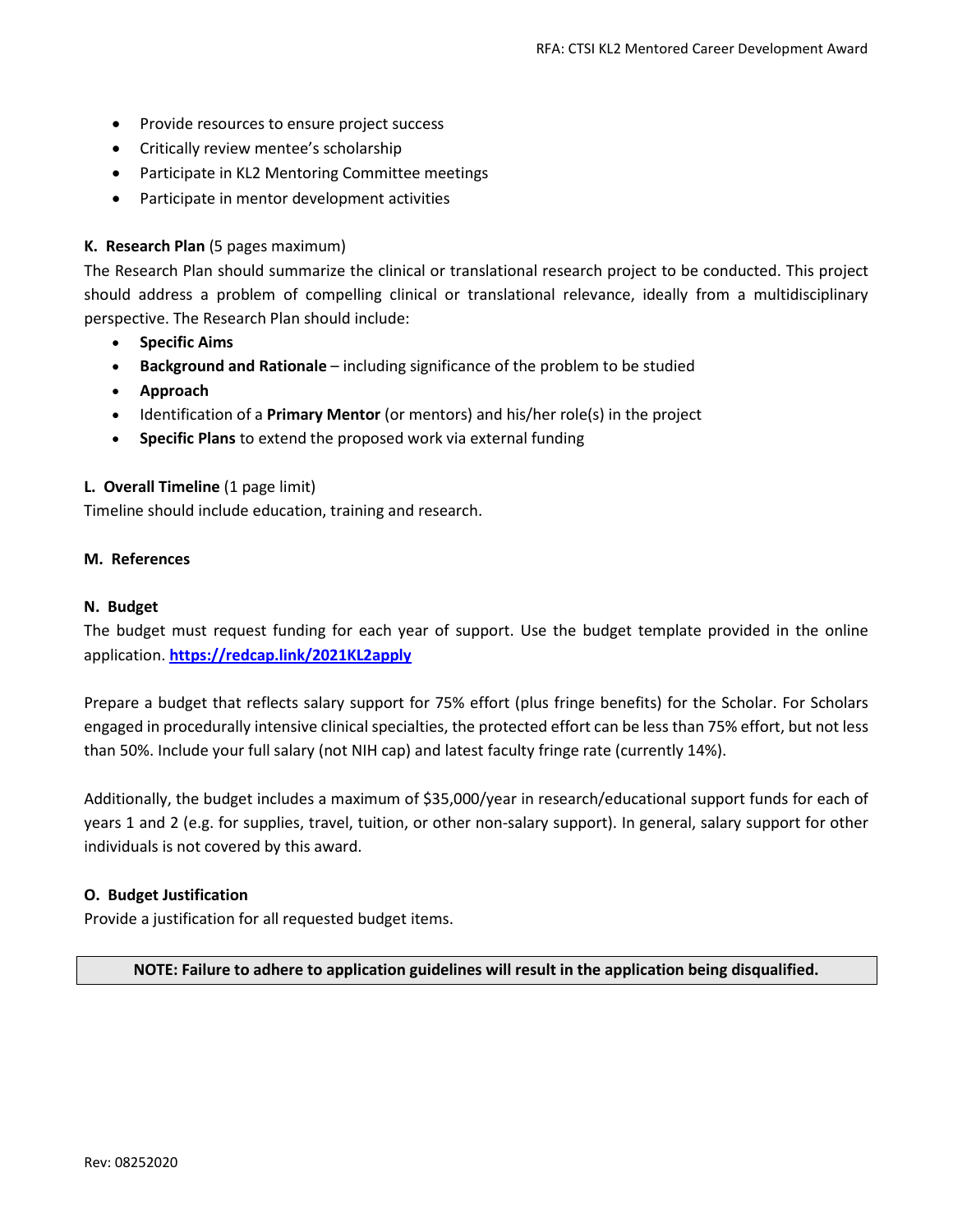#### **Other Required Documents**

Candidates who are selected for the KL2 Award will be required to submit supplemental documents required by NCATS prior to start date of the KL2 Award. These include:

- IRB or IACUC protocol for the proposed research project (approval can be pending)
- Informed Consent document, if applicable
- Human Subjects section, if applicable
- Clinical Trial information, as indicated (Investigator's Brochure, package insert, IND or IDE documentation, IND exemption, or IDE waiver)
- Inclusion Plan for Women, Minorities, and Children, if applicable
- Targeted Enrollment Table or Inclusion Data Record, if applicable
- Data and Safety Monitoring Plan (DSMP) and Board (DSMB), if applicable
- Date of most recent CITI certification and other education in the protection of human subjects for applicant and primary mentor.

## **Application Deadline**

# **The DEADLINE for receipt of CTSI KL2 Mentored Career Development Scholar applications is: Monday, December 7, 2020; 5:00 pm EST.**

Proposals must be submitted electronically through REDCap using the following link**: <https://redcap.link/2021KL2apply>**

## **Applicant Resources**

All applicants are encouraged to connect with **Claudia Olivier, PhD, CTSI Education Program Director**, [colivier@wakehealth.edu](mailto:colivier@wakehealth.edu) (336-716-9895) prior to submission to express your intent to apply, address questions about the CTSI KL2 Mentored Career Development Award, discuss proposed educational plans, and review information about resources available through the CTSI including Biostatistical consultation and CTSI Scientific Editing Services.

Learn more about the CTSI Scientific Editing Services by clicking on the following link: <https://ctsi.wakehealth.edu/Service/Proposal-Development-Resources>

Contact Indra Newman, PhD [inewman@wakehealth.edu](mailto:inewman@wakehealth.edu) for questions regarding the CTSI Scientific Editing Services.

To request grant writing and editing assistance, please complete this form: <https://redcap.wfubmc.edu/redcap/surveys/index.php?s=PYJWYTREAA>